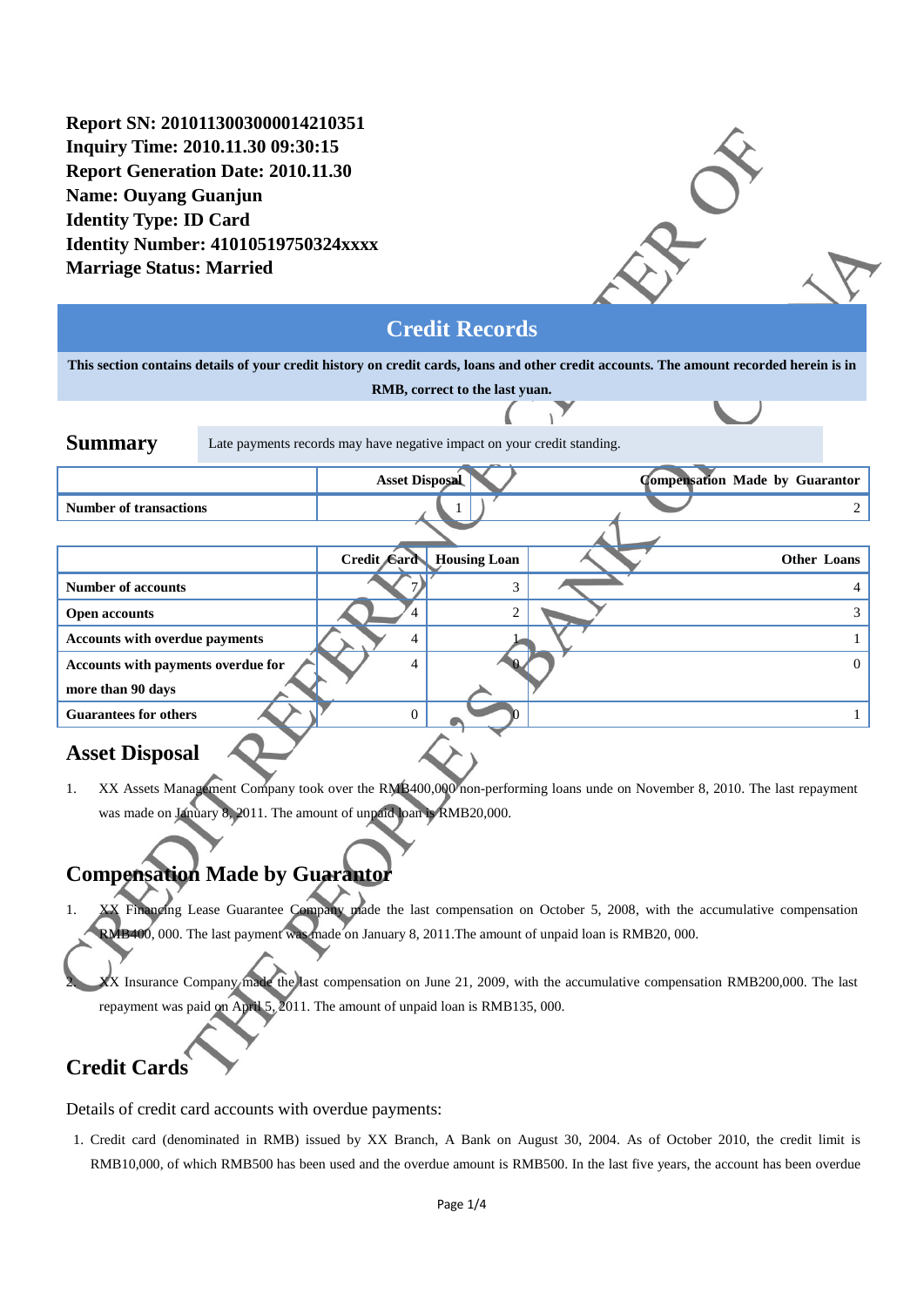in 11 months, among which payments were overdue for more than 90 days in 5 months.

2. Credit card (denominated in RMB) issued by the Credit Card Center of B Bank. on April 1, 2003. The card was cancelled in December 2009. In the last five years, the account has been overdue in 7 months, among which payments were overdue for more than 90 days in 3 months.

This institution stated in March 2010 that this client has commissioned XX Real Estate Development Company to repay the loan for him. However, the company failed to make payments on time for many times.

Detailed information about quasi-credit card accounts with overdrafts for more than 60 days:

- 3. Quasi-credit card (denominated in RMB) issued by XX Branch, C Bank on June 30, 2007. As of October 2010, the credit lim RMB10, 000 and the overdraft balance was RMB5, 000. In the last five years, the account had overdrafts for more than 60 days in 6 months, among which overdrafts lasted for more than 90 days in 3 months.
- 4. Quasi-credit card (denominated in RMB) issued by XX Branch, D Bank on March 10, 2006. The card was cancelled in December 2009. In the last five years, the account had overdrafts for more than 60 days in 20 months, among which overdrafts lasted for more than 90 days in 16 months.

Details of quasi-credit card accounts without any overdue payment or overdrafts more than 60 days:

- 5. Credit card (denominated in USD) issued by XX Branch, E Bank on June 30, 2007. As of October 2010, the credit limit was RMB6, 800, of which RMB100 has been used.
- 6. Credit card (denominated in RMB) issued by F Bank on July 1, 2006. The card was cancelled in December 2009.
- 7. Credit card (denominated in RMB) issued by XX Branch, E Bank on June 30, 2007. As of October 2010, the credit limit was RMB10, 000, but the card has yet to be activated.

#### **Housing Loans**

Details of accounts with overdue payments:

1. Personal housing loan of RMB600, 000 (the loan was denominated in USD and converted to RMB in the report) granted by Beijing Branch, Agricultural Bank of China on August 30, 2008. The due date of the loan is August 30, 2028. As of September 2010, the balance was RMB572, 750. In the last five years, the account was overdue in 1 month, with no overdue lasting more than 90 days.

Details of accounts without any overdue payment:

- 2. Personal commercial housing (including housing for both commercial and residential purposes) loan of RMB200, 000 granted by XX Branch, C Bank on May 8, 2009. The loan will become due on May 8, 2029. As of October 2010, the balance was RMB50, 000.
- 3. Personal housing provident fund loan of RMB200,000 granted by XX Branch, F Bank on July 1, 2006. The loan was settled in December 2009.

# **Other Loans**

Details of accounts with past-due payments:

1. Auto loan of RMB100,000 granted by XX Branch, A Bank on August 30, 2008. The due date of the loan is August 30, 2018. As of September 2010, the balance was RMB72, 750 and the overdue amount was RMB2, 200. In the last five years, the account was overdue payables in 2 months, during which no overdue lasted more than 90 days.

Details of accounts without any overdue payment:

- 2. Personal business loan of RMB100,000 granted by XX Branch, G Bank on May 8, 2009. The due date of the loan is May 8, 2019. As of October 2010, the balance was RMB50,000.
- 3. Auto loan of RMB100,000 granted by XX Auto Financing Company on Aril 15, 2008. The due date of the loan is April 15, 2013. As of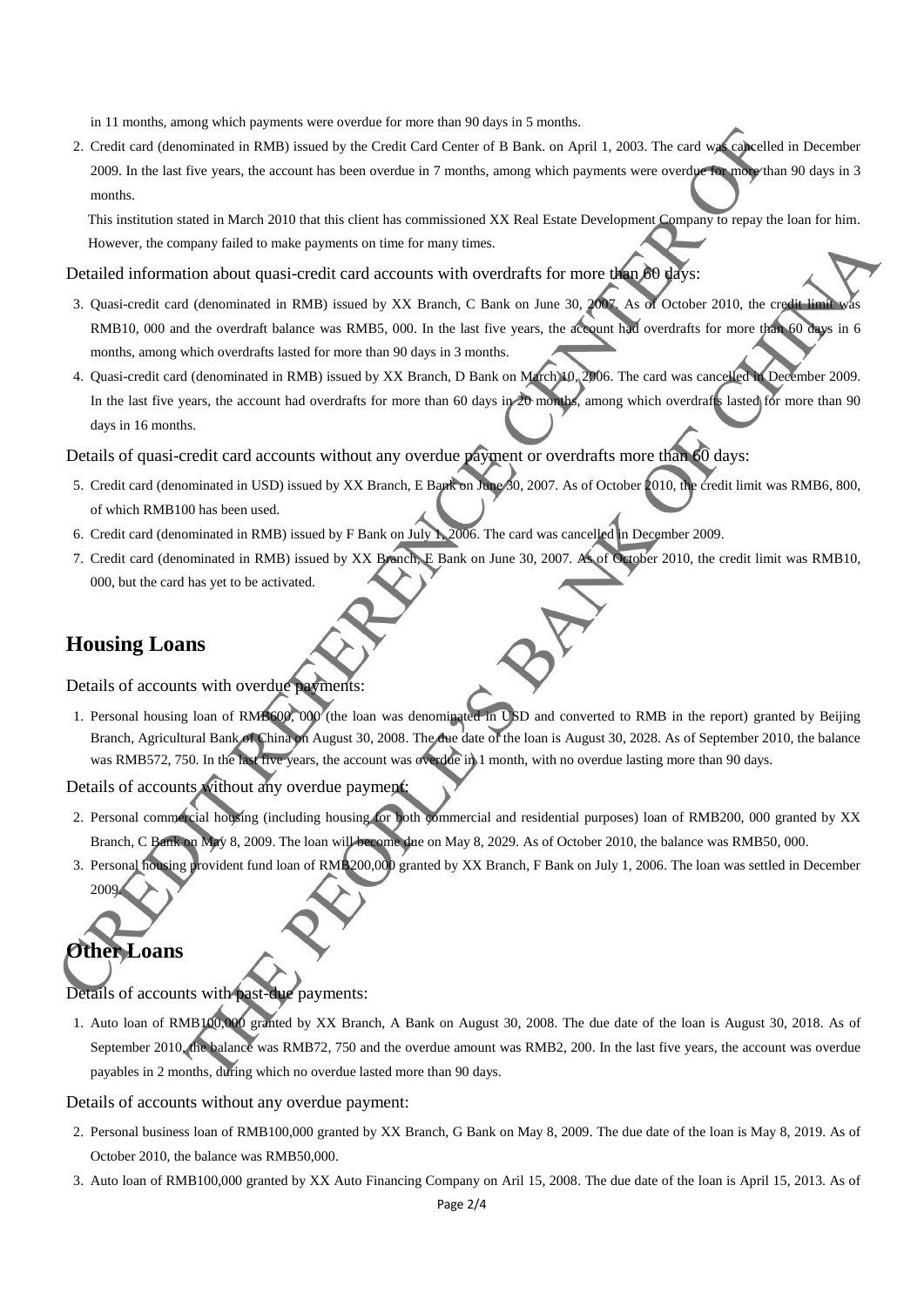October 2010, the balance was RMB50,000.

4. Student loan with a contractual amount of RMB40,000 granted by XX Branch, C Bank on July 1, 2004. The loan was settled in December 2009.

#### **Guarantee Provided to Others**

1. Guarantee provided on March 2, 2009 for a loan granted by XX Branch, C Bank to Zhao Si (ID type: ID card; ID 42010519850324xxxx). The contractual amount of the secured loan is RMB50,000 and the amount of guarantee is RMB50,000. October 5, 2010, the balance of the principal of the secured loan was RMB30,000.

### **Public Records**

**This section contains your credit information concerning tax arrears, civil judgments& enforcements, administrative penalties and telecommunication arrears in the last five years. The amount recorded herein are in RMB, correct to the last yuan.**

#### **Tax Arrears Records**

Competent Tax Authority: Local Taxation Bureau, Dongcheng District, Beijing Time reported: October 2007

Total amount of tax arrears: RMB500 Taxpayer's registration number: 12485

#### **Civil Judgment Records**

Court of Filing: Beijing Xicheng People's Court Court Case Number: (2007) J.M.Y.CH.Z. No. 00056

**Cause of action:** Divorce Cause of action: Divorce

Amount of object of action: RMB500,000

Time of filing: January 2007 Judgment/settlement result: Defendant Zhang San to compensate plaintiff Li Si with RMB420,000.

Object of action: Real estate transaction dispute Time of effectiveness of judgment/settlement: April 2007

## **Enforcement Records**

| Court of Filing: Beijing Xicheng People's Court | Case No.: (2007) J.M.Y.CH.Z. No. 00059   |
|-------------------------------------------------|------------------------------------------|
| <b>Cause of action: Divorce</b>                 | Conclusion: Enforcement                  |
| Time of filing: June 2007                       | Status of Case: Enforcement completed    |
| Enforcement Target: House                       | Enforcement Target (enforced): House     |
| Enforcement Value: RMB420,000                   | Enforcement Value (enforced): RMB420,000 |
| Time of settlement: August 2007                 |                                          |

# **Administrative Penalty Records**

| Penalising Authority: Beijing Dongcheng Local Tax Bureau | Document Number: D.SH.F.Z. [2007] No. 7 |  |
|----------------------------------------------------------|-----------------------------------------|--|
| Penalty Type: Tax withholding                            | Administrative review Y/N : No          |  |
|                                                          |                                         |  |